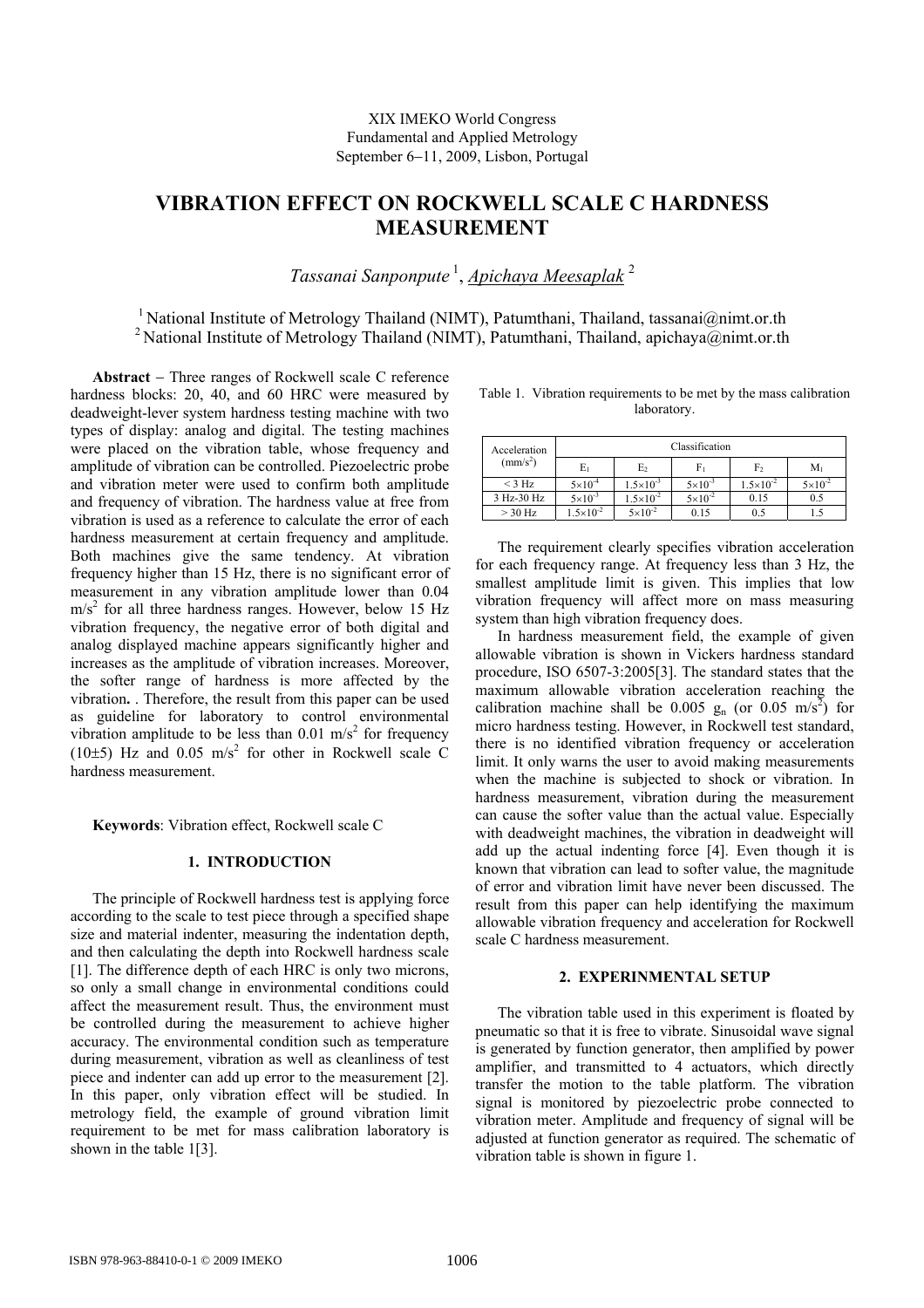

Fig. 1. Schematic of vibration Table.

The hardness testing machines used in the experiment are analog-displayed and digital-displayed hardness tester. Both of them are deadweight type and force applied through lever mass system.

The experiment started by measuring the hardness of hardness standard blocks at free from vibration state on the solid table. The hardness result at this state will be used as a reference to calculate the error for other measurements on vibration table. Then, vibration was applied with varied frequency from 100, 80, 60, 40, 20, 15, 14, 13, 12, 11, 10, 9, 8, 7, 6, and 5 Hz respectively and amplitude of vibration was set up at five levels: 0.002, 0.005, 0.01, 0.02, and 0.04  $m/s<sup>2</sup>$  rms at each frequency. The reason vibration is ranging from frequency 20 Hz to 100 Hz increasing with 20 Hz step and the frequency from 16 Hz to 19 Hz are omitted because the NIMT preliminary research shows insignificant error in any frequency higher than 15 Hz. The results will be discussed in two parts: Analog hardness tester and digital hardness tester.

## **3. RESULTS AND DISCUSSION**

The hardness measurement was done at frequency ranging from 5 to 100 Hz, which is categorized into two groups: high and low frequency vibration in discussion section. At high frequency, the frequency starts at 20 Hz to 100 Hz with 20 Hz incremental. For low frequency, the data was collected from 5 to 15 Hz with 1 Hz increasing step.

#### *3.1. Analog-displayed hardness tester*

At high frequency vibration, figure 2 shows all error for each frequency and each amplitude of three hardness ranges. The result shows that the range of error is within 0.4 HRC as shown in figure 2. Those small errors are assumed to be non-uniformity of the reference blocks. Thus, in this frequency range, there is no significant effect from vibration with any amplitude used in this experiment (lower than  $0.04$ )  $m/s<sup>2</sup>$ ).



Fig. 2. Errors of hardness measurement at frequency 20 to 100 Hz with varied amplitude from 0.002 to 0.04  $\text{m/s}^2$  of analog-displayed hardness tester.

For low frequency vibration, the data were collected at smaller incremental of frequency in order to see the effect by frequency. The results are shown in figure 3a) to figure 3c) by each hardness value. The error of 20 HRC measurement is shown in figure 3a) varied by each vibration amplitude. The measurement error is higher than the maximum permissible error when the amplitude rises up to  $0.005$  m/s<sup>2</sup> and increases as the vibration amplitude increases. The error is as high as –3 HRC at 10 Hz and 0.04  $\text{m/s}^2$  vibration. The peak of the error of each vibration amplitude is at 10 Hz and the error line declines as the frequency away from 10 Hz. The error of 40 HRC and 60 HRC in figure 3b) and 3c) also show the same behavior as in 20 HRC. However, the measurement starts to be affected higher amplitude than one of 20 HRC. The errors are noticeable at vibration amplitude of 0.01 m/s<sup>2</sup> and 0.02 m/s<sup>2</sup> for 40 HRC and 60 HRC respectively. Moreover, for each vibration amplitude, all the error shows the same trend that the vibration has more effect on softer hardness range than the harder one.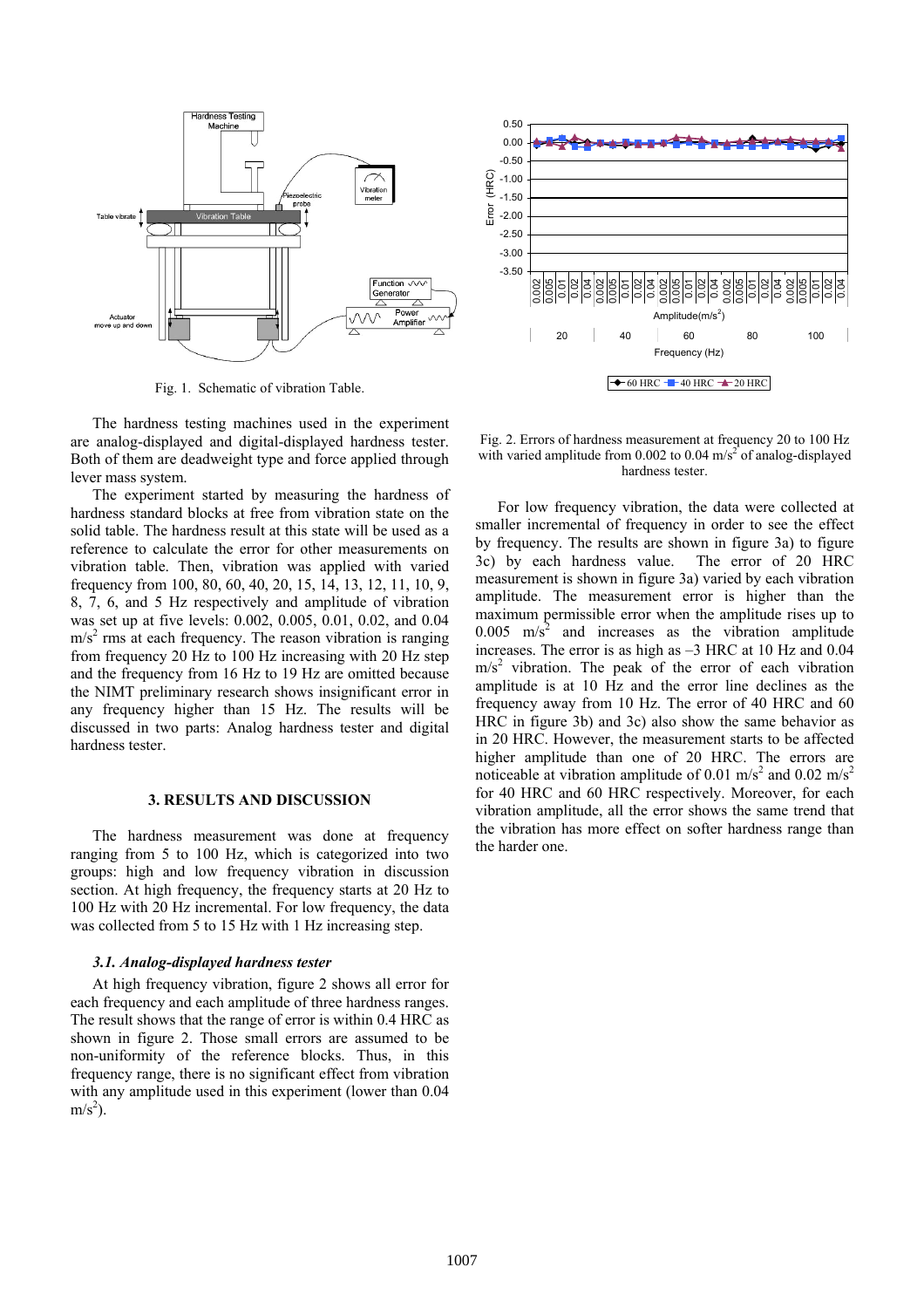



The error at the most affected frequency, 10 Hz, was plotted by varied vibration amplitude as in figure 4. The relationship between the error and vibration amplitude can be fitted as a linear curve, which can be used to predict the effect of vibration for known vibration characteristic. However this linear relation can predict at the most impacted frequency only. At other frequencies, no obvious linear curve shows up.



Fig. 4. Errors of hardness measurement with varied amplitude from 0.002 to 0.04 m/s<sup>2</sup> at frequency 10 Hz of analog-displayed hardness tester.

#### *3.2. Digital-displayed hardness tester*

The error of hardness measurement by digital-displayed hardness tester shows the same tendency as in analogdisplayed one. At high frequency, no significant error shows on any amplitude of vibration as shown in figure 5. The range of all error is only 0.3 HRC which is smaller than maximum permissible of non-uniformity.



Fig. 5. Errors of hardness measurement at frequency 20 to 100 Hz with varied amplitude from 0.002 to 0.04  $\text{m/s}^2$  of digital-displayed hardness tester.

For low frequency, the behavior of error as the increasing amplitude is same as that of analog-displayed tester. Also, vibration affects on softer range of hardness block. However, the maximum peak shifts from 10 Hz to 9 Hz, and there is also another peak occurring at 7 Hz at 0.02  $\text{m/s}^2$  and 0.04 m/s<sup>2</sup> amplitude as shown in figure 6. Two error peaks could be the result from hardness testing machine under forced vibration acting as multiple-degreeof-freedom system. This causes the system to have more than one natural frequency.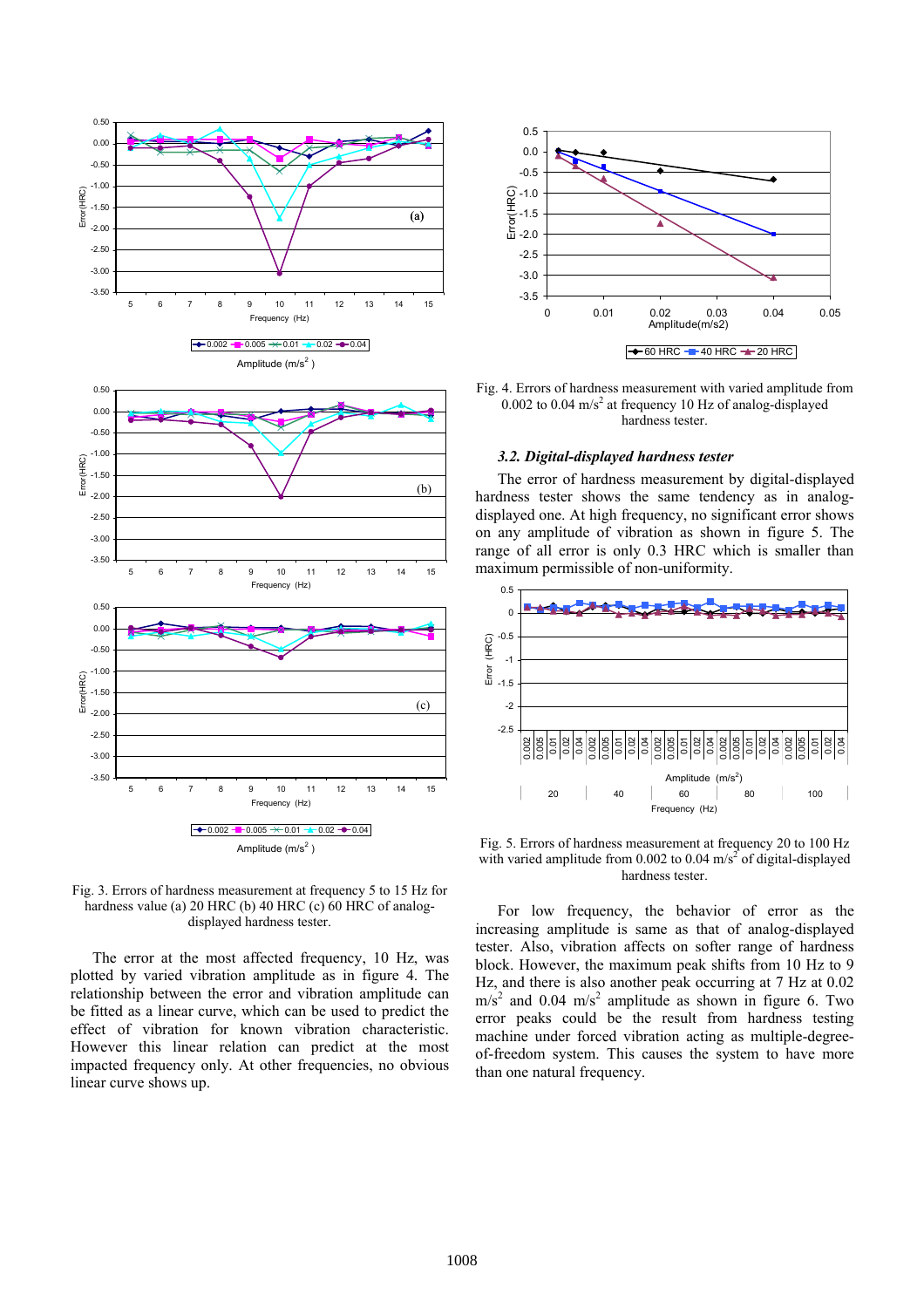



In digital-displayed machine, the frequencies giving the peak of error are at 7 and 9 Hz. The relationship between error and vibration amplitude was plotted and curve-fitted linear graph can be used to predict the error as shown in figure 7. This result also support the result from analogdisplayed tester that the interpolation can be applied to only the data point at the most impacted frequency, where in this case, linear curve at 9 Hz represents the error better than that at 7 Hz.



Fig. 7. Errors of hardness measurement with varied amplitude from 0.002 to 0.04 m/s<sup>2</sup> of analog-displayed hardness tester a) at frequency 7 Hz b) at frequency 9 Hz.

As shown in the result in both deadweight-typed machine, vibration at frequency 10±5 Hz leads to the lower hardness value compared to one measured without vibration excitation. This might be the result from vibration causing the deadweight of total test force to bounce, so the actual total test force is increased. As the sensitivity coefficient of total force, the measured hardness value will be lower than actual value. Besides, the degree of error for 20 HRC, 40 HRC, and 60 HRC agrees to the sensitivity coefficients of total force at each hardness level.

## **4. CONCLUSION**

In this paper, an experiment set up for determination of maximum allowable vibration acceleration and frequency for Rockwell scale C hardness measurement has been done. The effect of vibration on hardness measurement can be observed in lower range of frequency for both hardness testing machine which are different in manufacturer, size and weight. All the errors found are in negative, or in the another word, the hardness tester under vibration condition gives the softer than expected result. The error obviously occurs at 10±5 Hz frequency with vibration amplitude only at  $0.01 \text{ m/s}^2$  or  $0.001 \text{ g}_n$ . For high frequency range, 20-100 Hz, at all vibration amplitude lower than  $0.04 \text{ m/s}^2$ , there is no observation of significant error. Moreover, the different hardness range causes the different magnitude of error. The softer range block will be more influenced by vibration than harder range one.